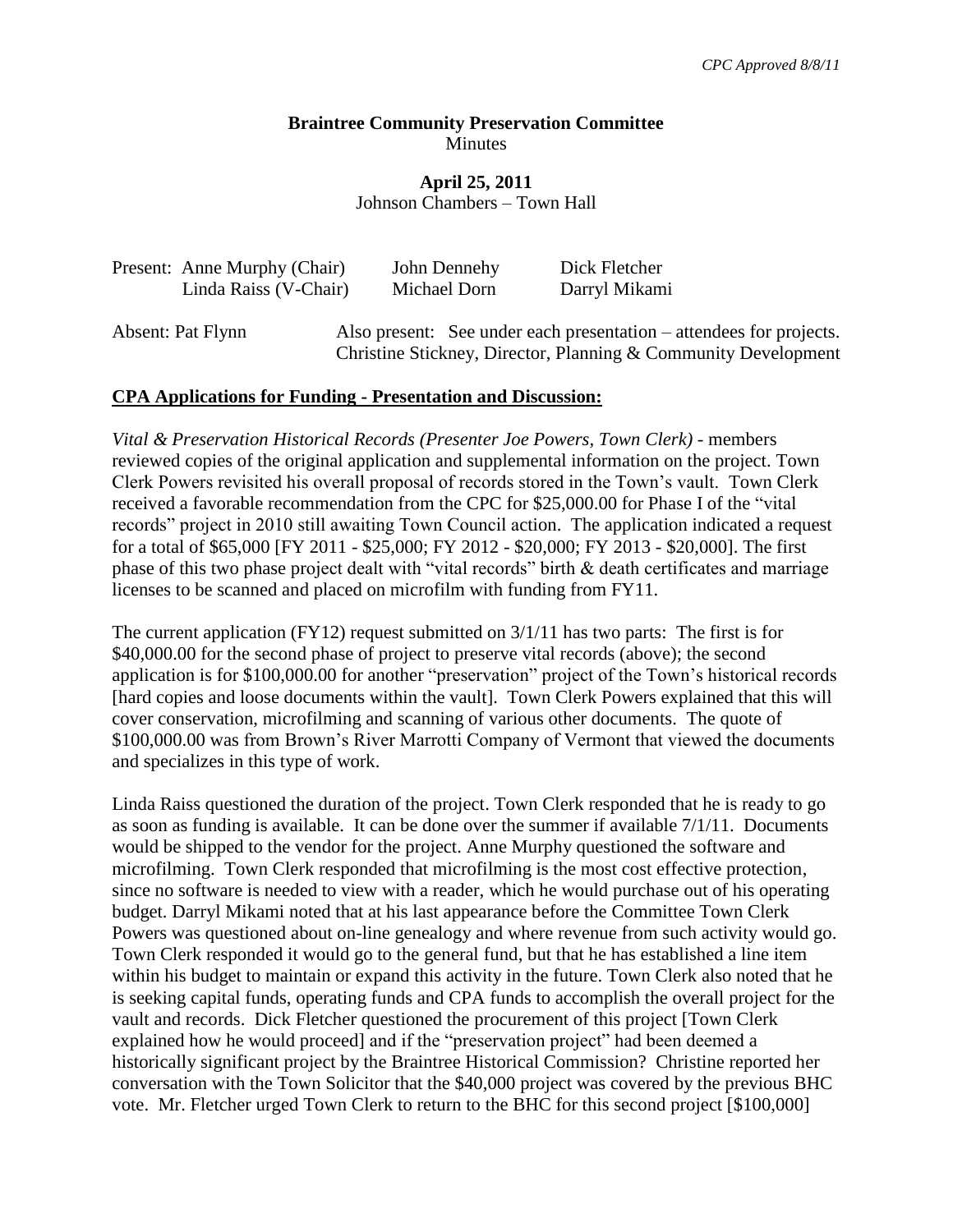*CPC Approved 8/8/11*

#### Page 2 – CPA Minutes 4/25/11

given that the proposed list of documents to be preserved contains more recent documents that may not fit the criteria for historical significance. John Dennehy **MOTION** to recommend approval of Phase II Vital records in the amount of \$40,000.00 to be taken from the general fund, subject to quarterly reporting on the project's progress and with funding to be administered through the Planning and Community Development Department, seconded by Mike Dorn – unanimously voted. In a second motion, John Dennehy **MOTION** to recommend approval of Phase I Historical Preservation of records in the amount of \$100,000.00 to be taken from the general fund, subject to quarterly reporting on the project's progress and with funding to be administered through the Planning and Community Development Department, seconded by Mike Dorn – unanimously voted.

*All Souls Church (Presenters Reverend Stephen Wilson and John Cobble)* – Members reviewed copies of the original application and supplemental information on the project. Rev. Wilson provided background about the church and the history of the building. The project as presented entails work on the roof, gutters/downspouts, mortar repointing and possible work to the tower. Linda Raiss asked if the church has done any fundraising for the project. Rev. Wilson explained the financial situation of the church, their expenses and the fact they have not fund-raised for this work. Dick Fletcher asked for clarification as to the proposal and a prioritization of the work. John Cobble responded the gutters & downspouts were the number one priority, followed by the roof repair, fascia and tower area and then lastly the mortar/repointing. He directed members to the contractor's estimates and noted they were all contractors familiar with historical restoration work. Anne Murphy noted the letter from MHC relative to the church's standing for nomination to the National Register. Rev. Wilson introduced Bob Bloomberg who is heading up the National Register effort for the church. Darryl Mikami questioned what the applicants would they do if no funding was granted – Rev. Wilson responded that they address issues as they happen, but couldn't guarantee that they could afford materials the kept the historical integrity of the church. No action would do more harm to the overall structure. Linda Raiss questioned the church's plan and prioritization if the total funding request was for less than requested. John Cobble felt that if they had to pare down the scope of work to possibly \$60,000.00 they could wait on the repointing and mortar restoration.

John Dennehy noted comments at the recent CPA conference with regards to religious institutions and using taxpayer's funds for historic preservation. He mentioned many towns have done it and made great strides in preserving these historic structures. John also expressed his opinion that churches are eligible projects and that without funding; the applicants might tend to use cheaper replacement materials that take away from the original historic character which must be preserved. Dick Fletcher questioned representatives if they would be agreeable to a historic easement which would be essentially a commitment to the Town to maintain the historic appearance. Christine Stickney noted that the CPA act requires a deed restriction for assurance of repayment if the property & building were to be sold or demolished in the future and commented on the public accessibility of a historic easement as seen in other communities. Discussion turned to the replacement materials and the assurance the Church would not improvise with a cheaper version. Dick Fletcher suggested the Historic Commission be consulted and asked for their opinion relative to the materials intended to be used in the project at their next meeting and then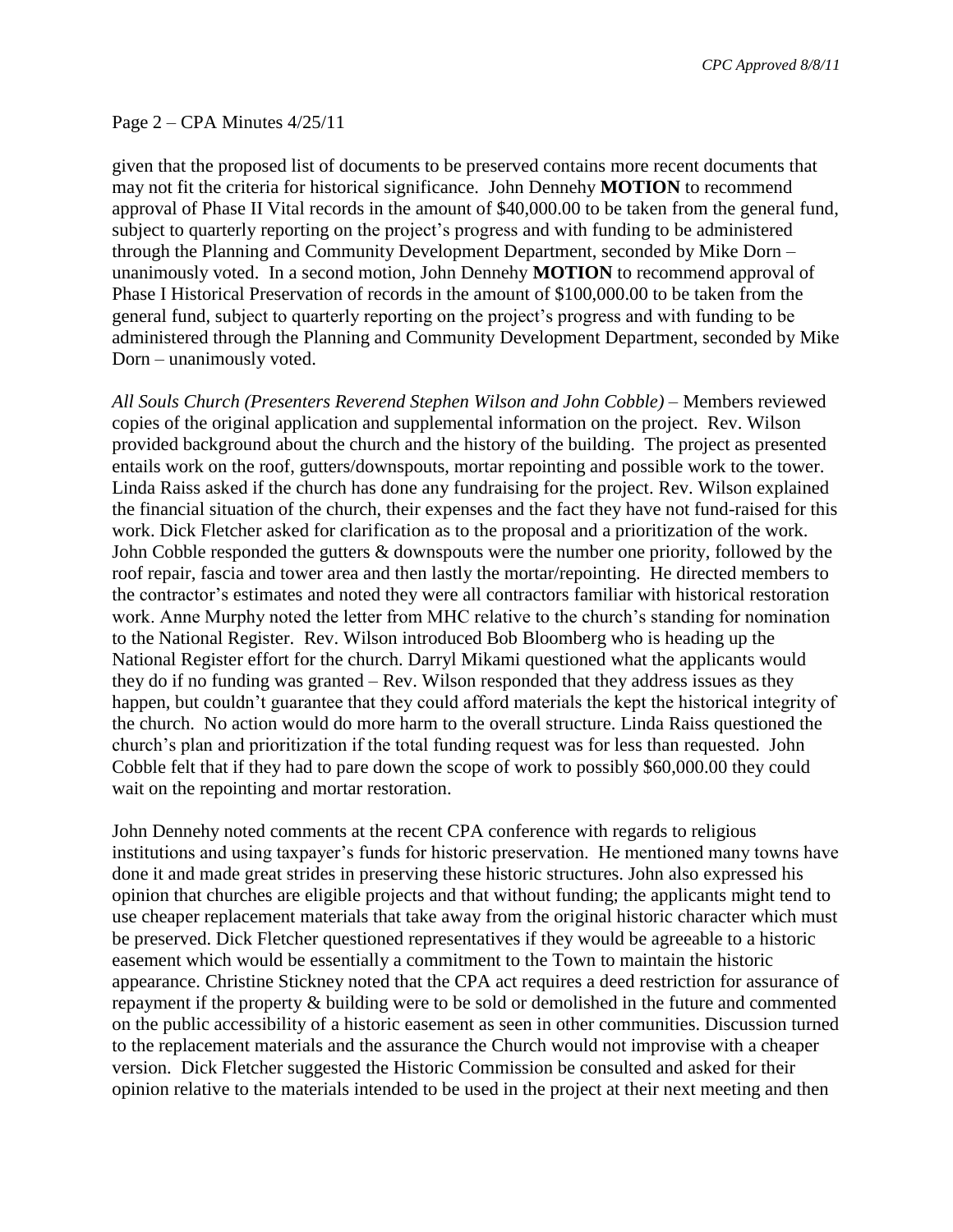*CPC Approved 8/8/11*

#### Page 3 – CPA Minutes 4/25/11

return with something from BHC stating their approval to the CPC. In addition the applicant should ask the BHC for their thoughts regarding an historic easement. Dick Fletcher **MOTION**  to table the All Souls Church request until the next meeting on 5/9/11 to seek additional information including correspondence from the Historical Commission relative to the previously discussed, seconded by Linda Raiss – unanimously voted. Reverend Wilson asked for clarification on the materials needed and the CPC suggested they work with staff.

*First Congregational Church (Presenters Moderator Rick Durham and Reverend Leanne Walt)* - Members reviewed copies of the original application and supplemental information on the project. Mr. Durham provided historical background on the significance of the historic speech given by John Adams known as the Braintree Instructions on the church's property that set in motion subsequent historic events such as the Stamp Act and first Continental Congress in 1765. The Church in collaboration with the Mayor's office would like to commemorate the speech with the creation of a small park area and informational kiosk to aid the Town's historical tourism efforts. Mr. Durham explained they would like to lease the area to the Town so that the Town would have to maintain it. He noted the original funding request of \$35,000.00 was increased to  $$110,000.00$  after further review. Funding would pay for the creation of the park, benches  $\&$ trash receptacles, a brick walkway to the parking lot of the church for visitors and a kiosk similar to the one shown in the materials. Mr. Durham noted that the church is listed as a Massachusetts Historical site. He also noted further consultation is needed with the Town Council and Tom Whalen regarding the lease question and maintenance. However he pursued with members their support of the project before starting with consultation with the others.

Linda Raiss commented that she had expected more detail as to how the project met the CPA goals and historic elements under the statute and was disappointed with the supplemental information which lacked a cost estimate. Mr. Dunham noted the rendering by CBI Architects explaining the change in the funding request. Ms. Raiss responded there is no cost estimate detailing the elements of the project. John Dennehy noted that he felt this project met every historical goal and criteria he expressed his disappointment that the CPC application form does not include the chart of eligible CPA activities. John noted that he has been working with the church to fill out their application, given he is the historic representative on the CPC, and will continue to assist them. Darryl Mikami asked for specification on the proposed design as to how the funding request was developed and commented more specificity is needed, details as to the plan that Mr. Durham has been discussing in writing. John Dennehy listed the four criteria acquisition, preservation, rehabilitation and restoration stating in his opinion this project met all of these. Dick Fletcher provided his opinion that the project did not meet the criteria and guidelines but was instead "creating" something new and stated if we ere "acquiring" property to preserve a historical resource that would be different. Reverend Walt asked if leasing qualifies as acquisition. John Dennehy responded yes. Linda Raiss added that the request is working backwards and noted the CPC is a funding source and not responsible for designing a project that meets the criteria. That is the applicant's responsibility. Mr. Durham asked if they re-worked and/or re-shaped the packet could they return again and the Chair responded, of course. John Dennehy expressed his dissatisfaction that the Committee members was not responding to Mr.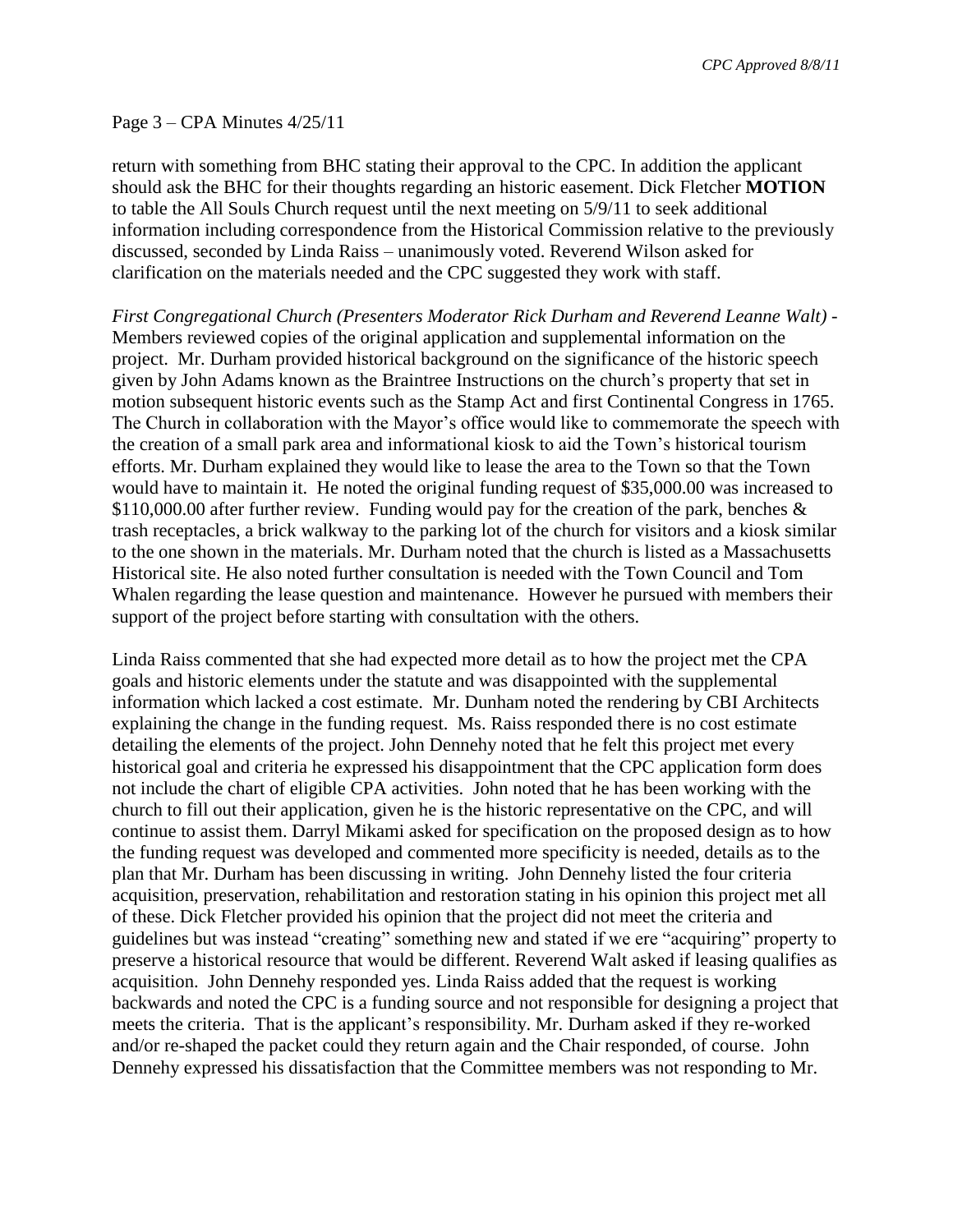### Page 4 – CPA Minutes 4/25/11

Durham's request. Dick Fletcher noted that as a CPC member he is committed to the Town and to ensure that funding recommendations meet the statute's guidelines. It was agreed at this point in the meeting that the applicants should work on their application to provide more detailed information and return to the CPC at the June 13, 2011 meeting.

*Highland's Playground (Presenters Bill Hedlund, Director of Recreation and Community Events, and Bill O'Neill from Northeast Playground Builders)* Members reviewed copies of the original application and supplemental information on the project provided by staff. Mr. Hedlund provided background of the charge directed to him and the playground subcommittee from Mayor Sullivan. Using a variety of poster boards, Mr. Hedlund located the proposed playground within the "nose" of the former Norfolk County land and other items on the property including a house and parking lot. He added the proposed area of the playground is approximately 26,000 SF and in response to a member's question larger than the Hollis playground. He added the Mayor has decided that the existing house will be demolished. The proposed playground is 100% handicap accessible and there are 47 parking spaces adjacent to the proposed location. Test pits were performed revealing good material to support the rubber material for the pathways and the fiber mulch beneath the playground equipment. He reviewed the scope and schedule of work, the proposed estimate for the equipment, a private donation of 10,000, the Mayor's directive for it to be completed and open for dedication by Labor Day and the in-kind services from town departments primarily DPW. Mr. Hedlund noted he consulted the Town Solicitor who informed him there were no deed restrictions.

Bill O'Neill, playground vendor, was introduced next and members were walked through the proposed equipment list with the use of poster boards showing the site and equipment locations for the two different age groups. John Dennehy questioned if any trees will need to be removed and was assured by Bill Hedlund they would not be removed. Additional trees will be planted. Mike Dorn asked specific questions relative to the height of the fence, gates for DPW maintenance and the overall size in relation to Hollis. Darryl Mikami questioned how the committee ended up with this vendor and if there was a public bidding competition. Bill Hedlund explained four vendors met and interviewed with the subcommittee upon the request of the Mayor and Northeast, listed on the state's approved vendor list, was chosen. Bill added the installation and fencing will require solicitation of sealed bids. Darryl further asked then how was the number of \$275,000.00 established? Bill Hedlund responded this was a target given to the four vendors from the Mayor. Theresa Nott, 20 Plymouth Road, noted that this is a good deal for the Town – "biggest bang for the buck". Northeast Playground builders are a Braintree business that is providing a great product for a lot less.

Linda Raiss had provided members and Bill Hedlund with a two page list of questions she had developed after reading the proposal in detail. She stated her support for the playground, but her disappointment that the house is to be demolished since it was one of the purposes for community housing that is needed in Braintree. She noted the Town Meeting approval in 2007 for the acquisition and the purposes outlined. Mr. Hedlund stated the Mayor's office had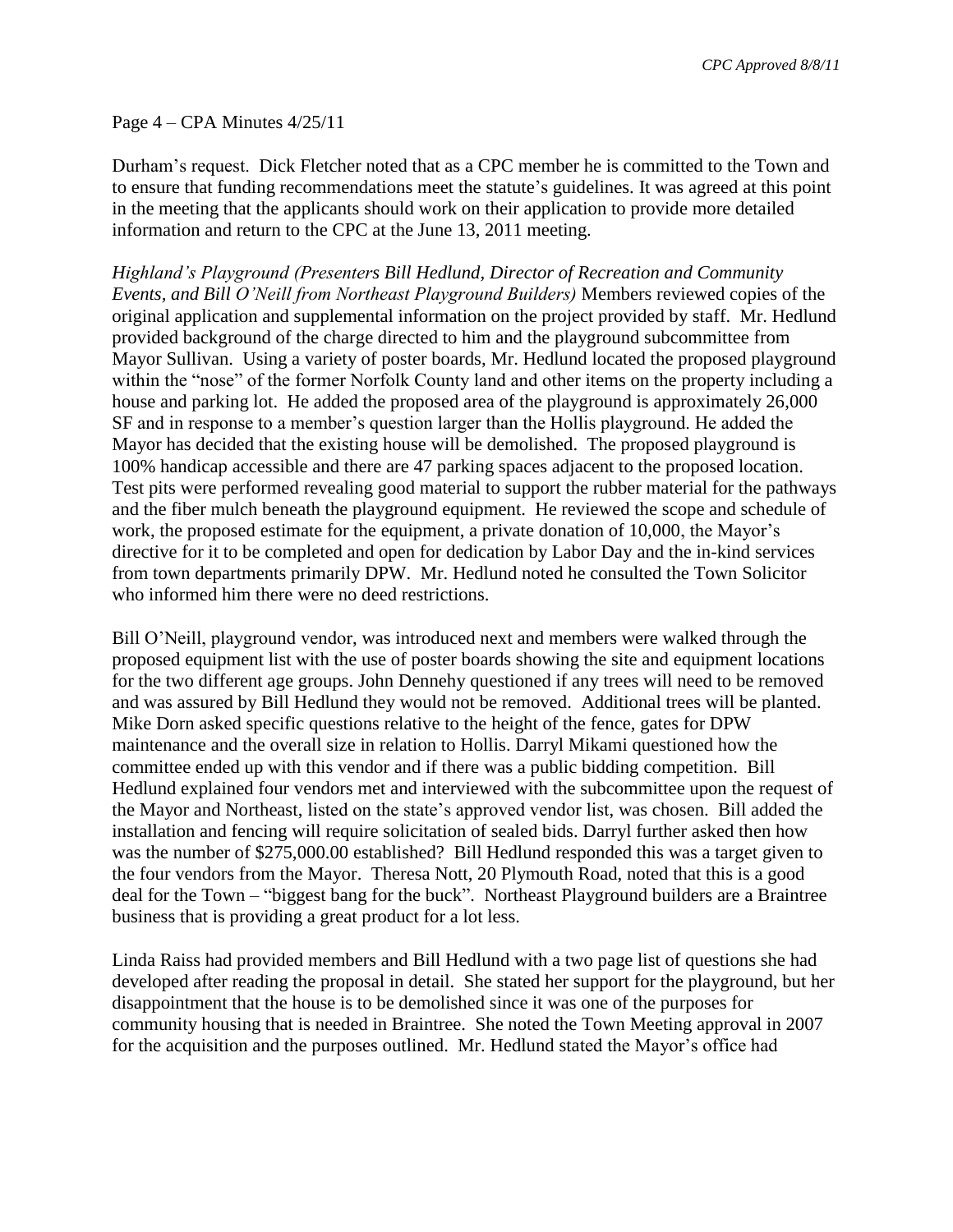*CPC Approved 8/8/11*

#### Page 5– CPA Minutes 4/25/11

exhausted all possible options for re-use of the house, citing two agencies, Habitat for Humanity and the Housing Authority, and found no interest. Ms. Raiss countered by indicating that there are available funds, revenues recently received from a 40B development, which could be used for such a project. Ms. Raiss questioned if the house demolition was necessary in order to construct the playground as proposed and Mr. Hedlund responded, no. Discussion turned to the language of the Town Meeting article that required each of the uses have dedicated area and how this could be accomplished for the playground. Mr. Hedlund was unaware of the Town Meeting article – a copy of the deed and town meeting article was given to him. Domenic Rinaldi, 21 Woodedge Lane noted that the issue of the house was not pertinent to the playground and the discussion should be on the playground. Rachel Lorenz, 1 Geraldine Lane, noted the process for choosing the vendor and the time restraints and she added, in response to a question listed on Ms. Raiss' comments, that fundraising would come as the project began to take shape. Christine Stickney noted that there is an issue with the zoning of the property that will need to be addressed: a playground as a principal use is not allowed in a Residential B zone and therefore is not allowed under ZBL 601. The playground will require an amendment to the Zoning Bylaw and Town Council action that may delay the project. Members reviewed the itemized quote from Northeast as to the figures and materials. Confusion on the in-kind services was clarified that it was not an additional \$285,000 above the funding request as it appeared in the narrative. Anne Murphy questioned if there was a non-profit created such as the "friends of… for the playground and Mr. Hedlund responded there was not time for that in meeting the Mayor's deadline.

Mike Dorn **MOTION** to approve \$275,000 out of the general fund, seconded by John Dennehy Discussion: Dick Fletcher asked about quarterly reporting and administration of the funding and if Planning and Community Development could do oversight similar to what they are doing for the Highlands School project and Christine said yes. Linda Raiss and Darryl Mikami questioned the Town Meeting directive to have designation of the area for specific uses and if the Town Solicitor should be asked to clarify. Mr. Dorn and Mr. Dennehy agreed to amend – **MOTION** to recommend approval of \$275,000.00 conditional on clarification by the Town Solicitor relative to Article 4E STM of the 2007 Town Meeting and subject to quarterly reporting on the project's progress with funding to be administered through the Planning and Community Development Department – vote 5:0:1 (Murphy, Mikami, Fletcher, Dorn, Dennehy in favor – Raiss abstaining). Mike Dorn asked to address the audience and thanked them for their hard work and diligence in seeing the project through.

#### **New & Old Business:**

Mr. Fletcher provided members with a document entitled, "Suggested Appropriations for FY2012." From this document the following action was taken:

Dick Fletcher **MOTION** that in accordance with the provisions of Chapter 44B of the General Laws, the Community Preservation Committee recommends that the sum of \$75,000.00 be set aside for later use for the acquisition, creation, preservation, or support of Community Housing or the rehabilitation or restoration of Community Housing that is acquired or created as provided in Chap. 44B Section 5 of the general laws, seconded by Linda Raiss – unanimously voted.